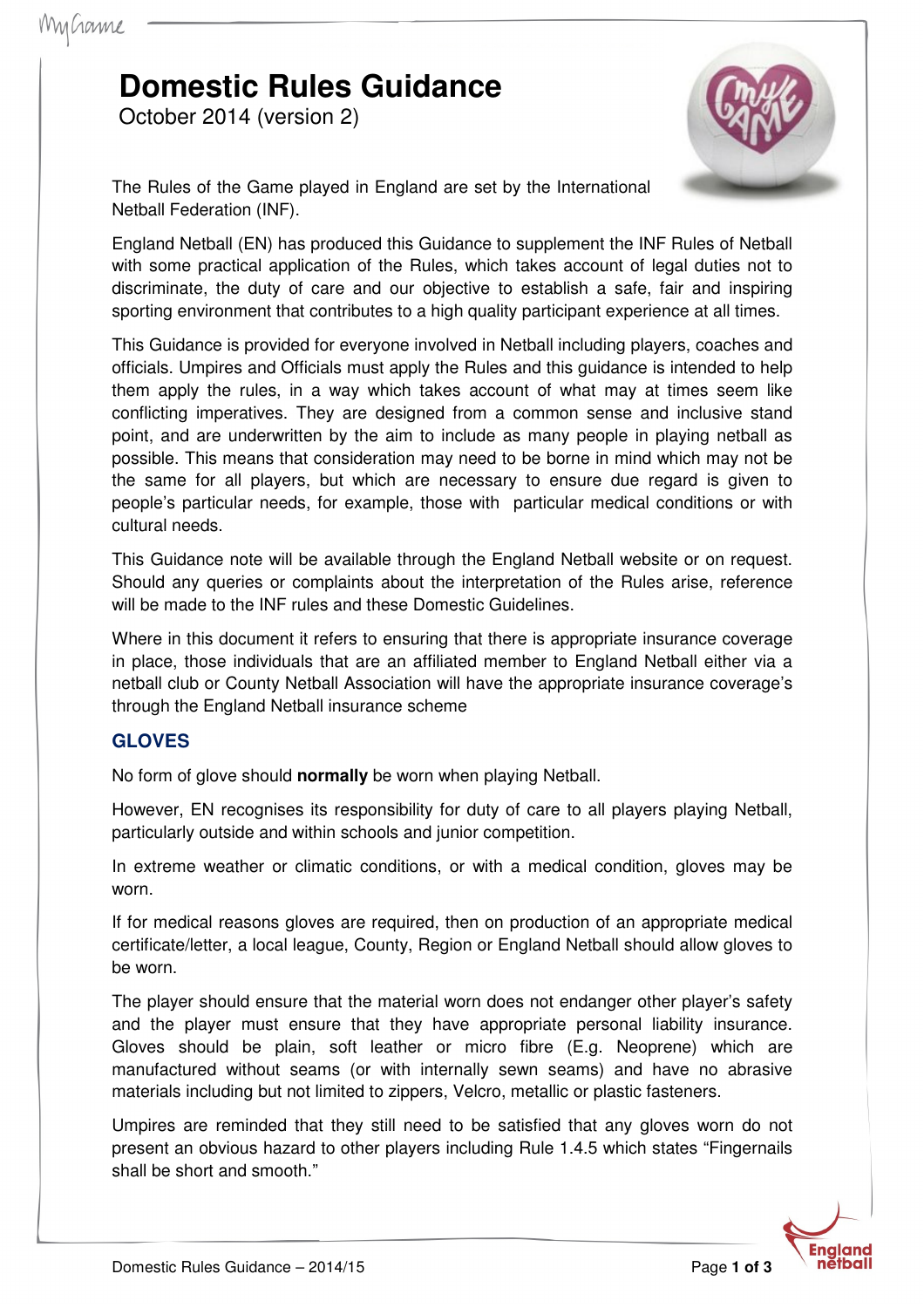## **HEAD COVERINGS**

The priority must be to encourage increased participation in Netball while being sensitive to climate, religious practices, cultural differences and health and wellbeing issues and with due regard to the safety of all participants.

A player may wear a hat / head covering and together with the coach/teacher/parent etc. they should ensure that the material used for the head covering is soft and without embellishments, which might constitute a danger to any other player on the court, and with potential flowing / flapping edges held securely around the neck or tucked into shirt collar. It should be as neat and secure as possible.

Headbands that meet the requirements as above should be allowed.

**Peaked 'baseball or tennis type' caps do not meet the requirements as above and must not be allowed.**

## **JEWELLERY & ADORNMENTS**

As per the INF Rules 1.4.3 and 1.4.4,

- 1.4.3 No item of jewellery, except a wedding ring and/or medical alert bracelet, shall be worn. If either or both are worn, each shall be taped.
- 1.4.4 No adornment that may endanger player safety shall be worn.

Officials should conduct their pre-match check as per INF Rule 3.1.2.

It is the individuals responsibility to ensure that they comply with the INF Rules as above and in doing so ensure that their jewellery / adornment is suitably covered with padding/taping as necessary to prevent injury to others.

It is recommended that hair should be appropriately tied back whilst participating in Netball and any hair accessory that is used should not pose any risk to any individual.

For clarification: Studs and body piercings, watches, bangles, bracelets and any other adornment are not allowed (except as provided for under INF rule 1.4.3 and 1.4.4 above)

### **MEDICAL AIDS**

Players wearing medical aids to protect injury or surgery and who are prepared to take the risk of playing, may take the court provided the medical aid is covered adequately thus presenting no obvious hazard to other players. Such players are advised to ensure that they have appropriate personal liability insurance coverage.

Any Medical Aid must be approved by a qualified medical practitioner especially when returning to Netball from injury and have an appropriate medical certificate/letter. The Medical Aid must be of 'flexible' form and not inhibit movement for the individual.

The wearing of ankle braces do not apply to these Medical Aid guidelines therefore can be worn.

#### **UNIFORM**

The priority must be to encourage increased participation in Netball, while being sensitive to religious practices, cultural differences, health and well-being issues i.e. climatic weather conditions with due regard to the safety of all participants.